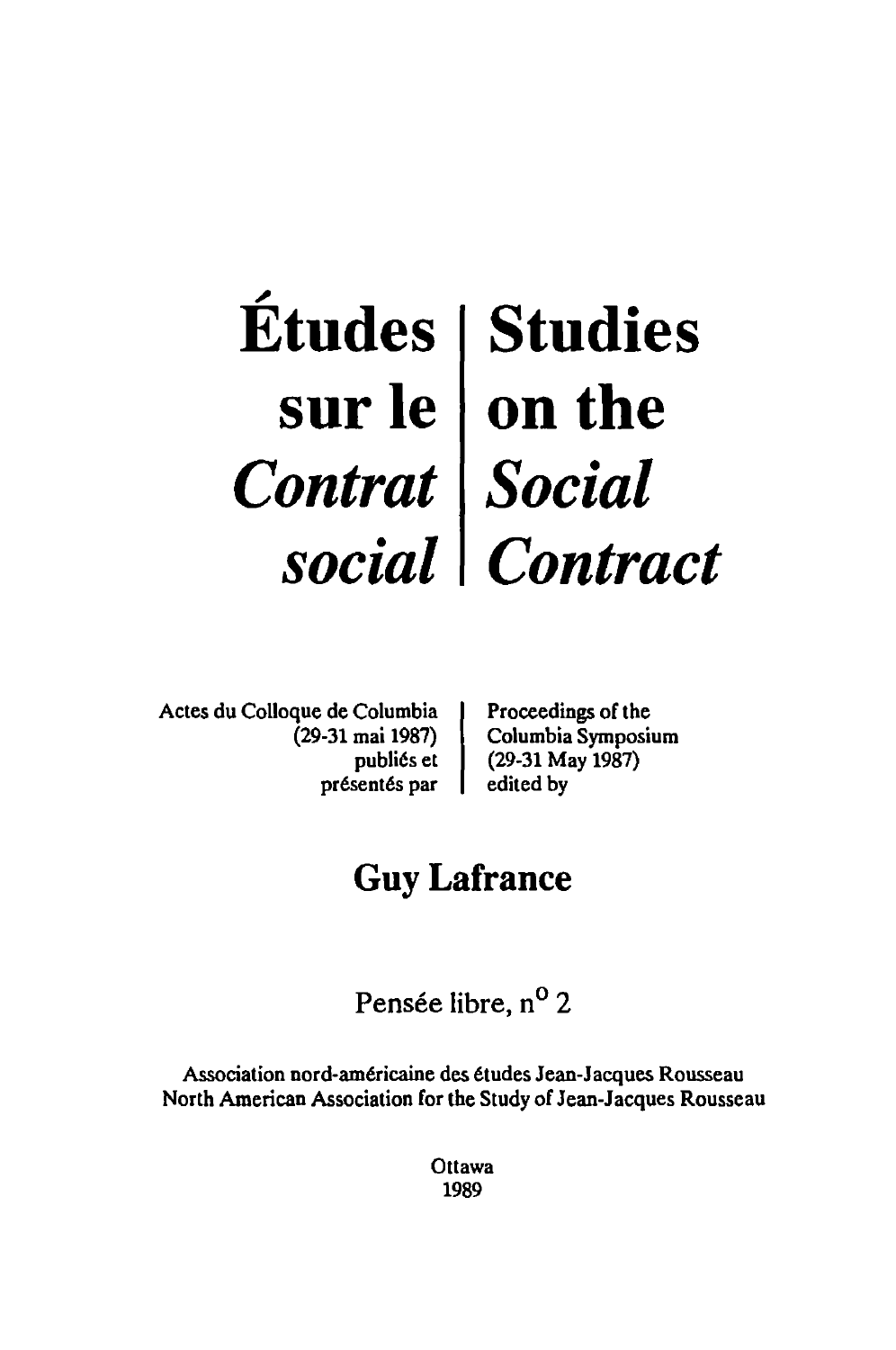#### **Donnees de catalogage avant publication (Canada)**

Vedette principale au titre:

Etudes sur le Contrat social  $=$  Studies on the Social contract

(Pensee libre ; no 2) Texte en français et en anglais. Comprend des références bibliographiques. ISBN 0·9693132·1·7

1. Rousseau, Jean·Jacques, 1712·1778. Contrat social··Congres. I. Lafrance, Guy II. Association nord-américaine des études Jean·Jacques Rousseau. III. Titre: Studies on the Social contract. IV. Collection.

#### **Canadian Cataloguing In Publication Data**

Main entry under title:

Etudes sur le Contrat social  $=$  Studies on the Social contmct

(Pensée libre ; no. 2) Text in Prench and English. Includes bibliographical references. ISBN 0·9693132·1·7

1. Rousseau, Jean.Jacques, 1712·1778. Contrat social··Congresses. I. Lafrance, Guy II. Nonh American Association for the Study or Jean.Jacques Rousseau. Ill. Title: Studies on the Social contract. IV. Series.

| JC179.R9E88 1989 | 320.01 | C90-090062-8F |
|------------------|--------|---------------|
|                  |        |               |

JCI79.R9E881989 320'.01 C90-090062·8F JC179.R9E88 1989 320'.01 C90-090062-8F

Ouvrage publié grâce au concours de l'Association nord-américaine des études Jean-Jacques Rousseau ct grâce à une subvention du Conseil de recherche en sciences bumaines du Canada.

The publication of this volume was made possible by the co-operation of the North American Association for the Study of Jean·Jacques Rousseau and by a grant from the Social Sciences and Humanities Research Council of Canada.

e Association nord-amtricainc des ttudes Jean.Jacques Rousseau / North American Association for the Study of Jean·Jacques Rousseau, 1989

ISBN 0·9693132·1·7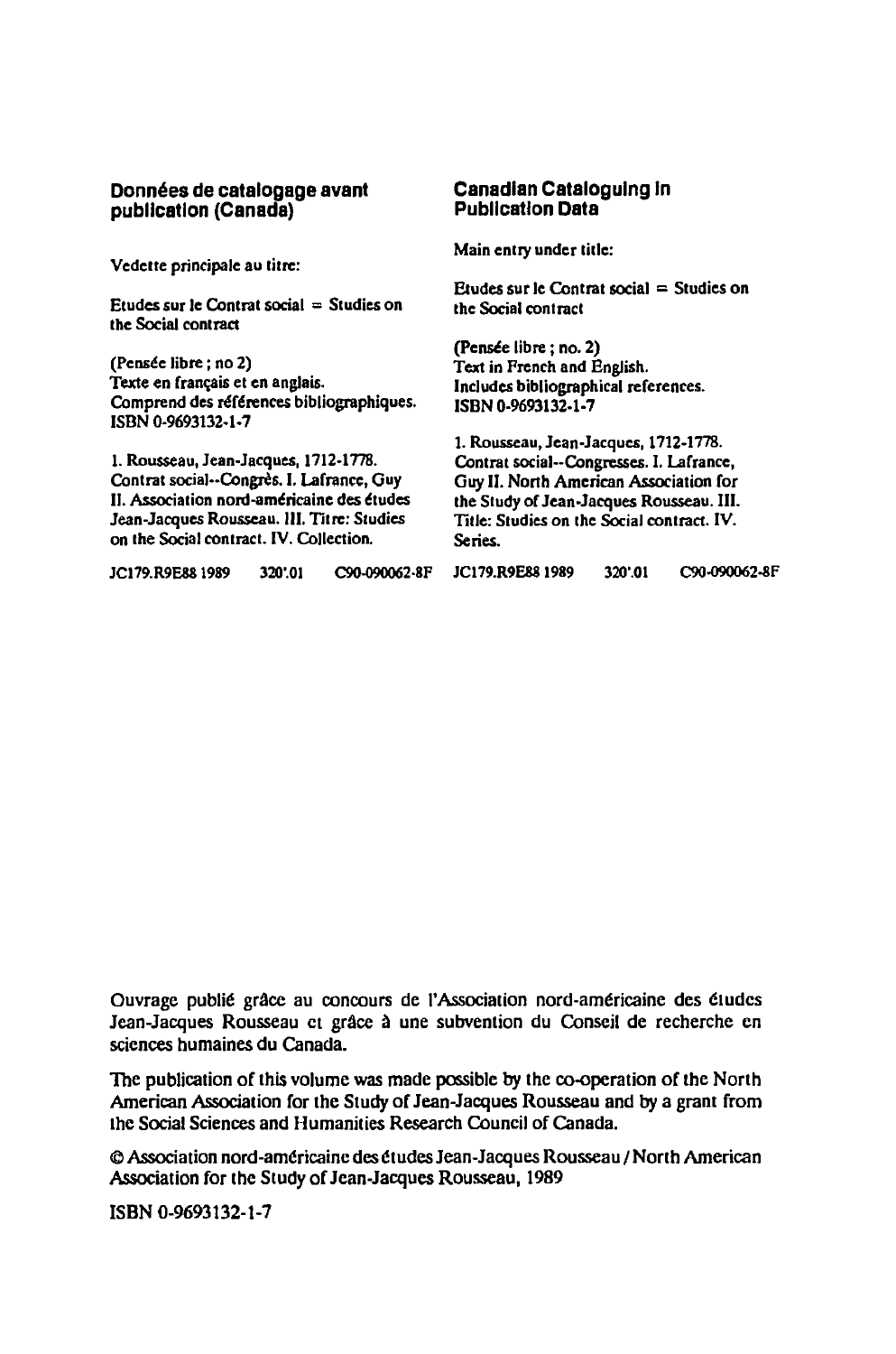### **AVANT-PROPOS**

Nous publions, dans ce second volume de la collection *Pensee libre*, les actes du colloque de l'Association nord-américaine des etudes Jean-Jacques Rousseau tenu a I'Universite Columbia de New York les 29, 30 et 31 mai 1987.

Ce colloque, le sixième de l'Association, a été organisé par les professeurs Hilail Gildin et Howard Cell. Le colloque de Columbia a ete entierement consacre au *Contrat social.* Sans qu'il y ait eu de thème particulièrement désigné dans l'étude de cette œuvre centrale de Rousseau, les participants au colloque ont néanmoins privilégié les thèmes du législateur, de la Volonté générale, du pouvoir et de la représentation, du bien commun, de la guerre et de la paix. Les textes qui figurent dans ce volume ont d'ailleurs été regroupés en fonction de ces themes.

Nous avons respecte, dans Ie protocole d'6dition, Ie choix des auteurs dans leurs références aux éditions des œuvres de Rousseau, puisque ces références correspondent toutes aux éditions les mieux connues et les plus accessibles.

Le septième colloque de l'Association a eu lieu en mai 1989 à l'Université de Montréal. Il avait pour thème : Rousseau et la Révolution. Les actes de ce colloque constituent Ie troisieme volume de la collection *Pensee libre.* 

> *Guy Lafrance Université d'Ottawa*